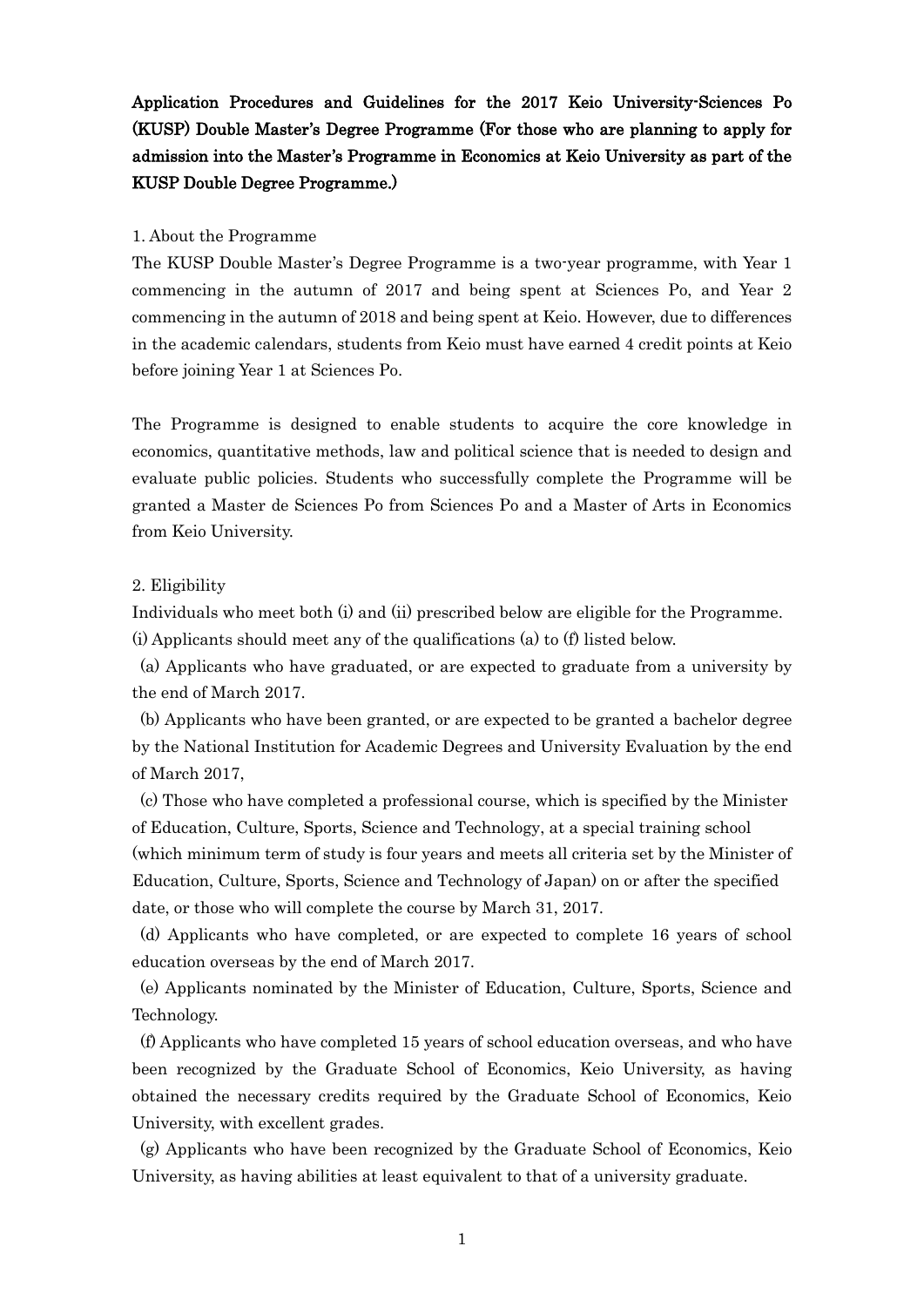(ii) Applicants should meet one of the following two English language requirements:

(a) a score of 7.0 or more in the case of IELTS and a minimum mark of 6 for each category.

(b) a score of 100 or more in the case of TOEFL iBT.

IELTS or TOEFL iBT score reports are valid for two years. The score report must be of a test taken by the applicant between 1 June 2014 and 22 May 2016. Scores will be deemed to have expired if the test was taken more than two years prior to submission of this application, namely, before 1 June 2014.

Please also note that as a result of the screening process, applicants to the Programme may be granted admission to the Graduate School of Economics, Keio University, as a first year student in the master's course commencing in the spring of 2017, but not be granted admission to the KUSP Programme commencing in the autumn of 2017.

Regardless of whether an applicant is a foreign student or a domestic student, he/she cannot apply to KUSP as a foreign student and a domestic student at the same time

Applicants to the KUSP Programme cannot simultaneously apply for the CEMS MIM Programme.

3. Application Period

13 June 2016 to 20 June 2016.

Web registration should be made between 10 June 2016 (opening at 10:00, Japan time) and 20 June 2016 (closing at 15:00, Japan time).

#### 4. Application Procedure

First, please register your application information through the web page which will be found on Keio University Department of Economics web page

(http://www.econ.keio.ac.jp/en/graduate/abroad/paris) between 10 June 2016 (opening at 10:00, Japan time) and 20 June 2016 (closing at 15:00, Japan time). Then all application documents should be sent by registered mail in one package directly to the following  $address.(But see 6(iv) below.)$ 

Keio University, the Office of Student Services (Graduate School of Economics) 2-15-45 Mita Minato-ku Tokyo 108-8345 Japan The documents must arrive at this address by 20 June 2016.

Applications that do not contain a complete set of all the necessary documents or that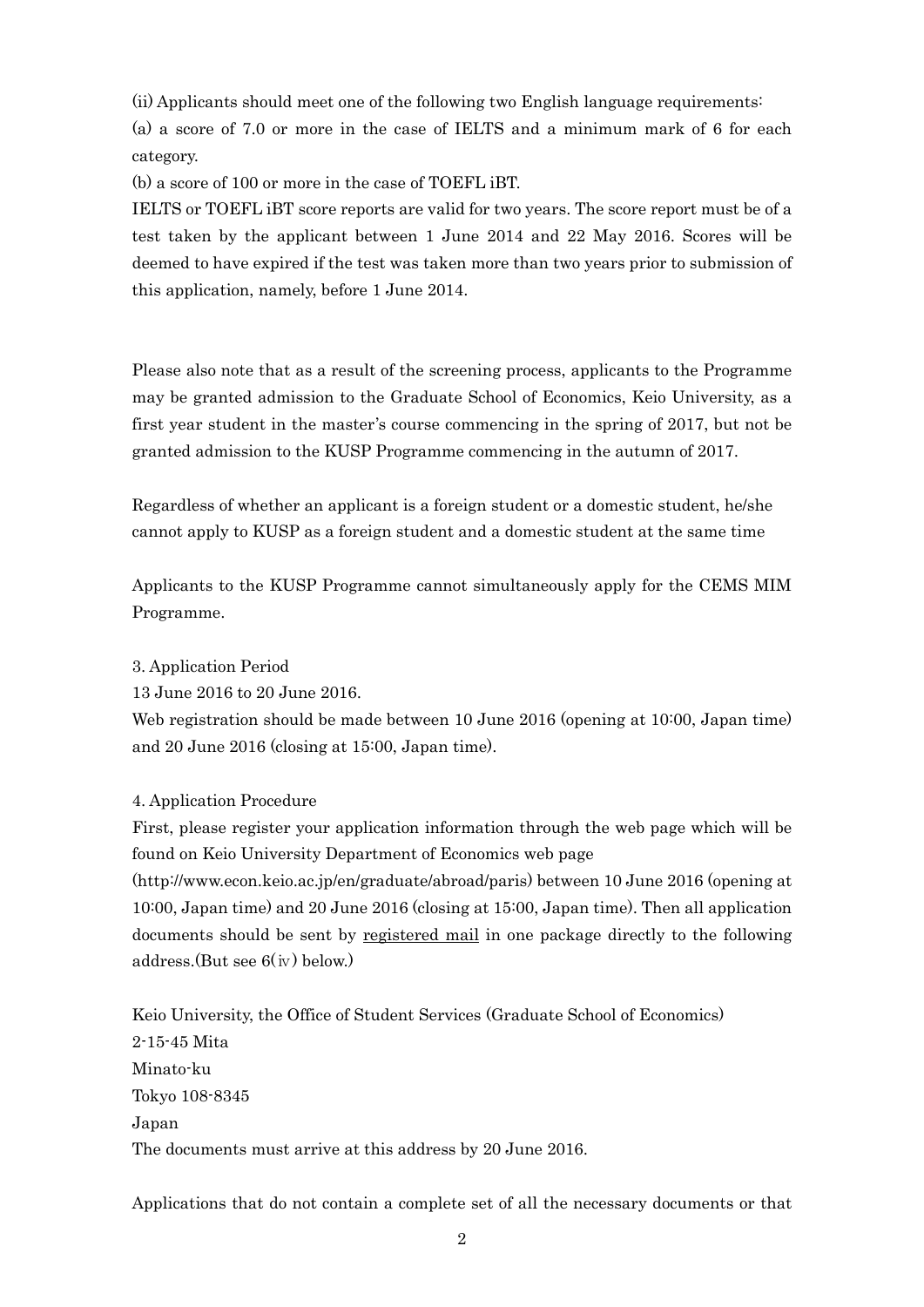arrive at the above address after the application period will not be processed.

### 5. Application Fee

Payment of the application fee of 35,000 yen should be made either by (i) a credit card for applicants living outside Japan, or (ii) a payment at a convenience store in Japan for applicants living in Japan.

## (i) Credit Card Payment

Visit the web site [\(http://e-shiharai.net/english\)](https://e-shiharai.net/english/?schoolcode=OPU5101470000000) and follow the instructions stated there. After completing the credit card payment procedures, please print out the result inquiry page that indicates the receipt number. A copy of this page must be enclosed with your application documents.

### (ii) Payment at a Convenience Store in Japan

Visit the website [\(https://e-shiharai.net/e](https://e-shiharai.net/)nglish) and follow the instructions stated there to obtain a "payment application number." (Please note that only Japanese is available on this website.) Then, make your payment at a convenience store counter using the payment application number, and tear off the portion certifying your payment that should be affixed to the designated part of KUSP Programme Online Application Web Entry as part of your application documents.

The application fee will not be refunded under any circumstances except in such cases as the applicant has not sent the application documents by mail, the application has not been accepted by the Keio University, or the applicant has mistakenly paid the application fee twice. Should such cases arise, please contact the Office of Student Services (Graduate School of Economics) (mail to: mita-kei@adst.keio.ac.jp).

# 6. Application Documents

Applications must contain the following documents:

(i) Keio University-Sciences Po (KUSP) Double Master's Degree Programme Online Application Web Entry. (This must be filled in, printed out, and sent to the Keio University, the Office of Student Services (Graduate School of Economics), as part of the Application Documents, and will be treated as the Application Form and the Study Plan of the applicant in the Programme. A photo of the applicant, 4cm by 3cm, taken within the last three months, should be affixed to this form.)

(ii) Official Transcript of Academic Record of Undergraduate Study.

(iii) Certificate of Graduation or Certificate of Expected Graduation from College, and Degree Certificate or Certificate of Expected Degree Awarded. A single certificate will do provided that it certifies both (expected) graduation and (expected) degree awarded.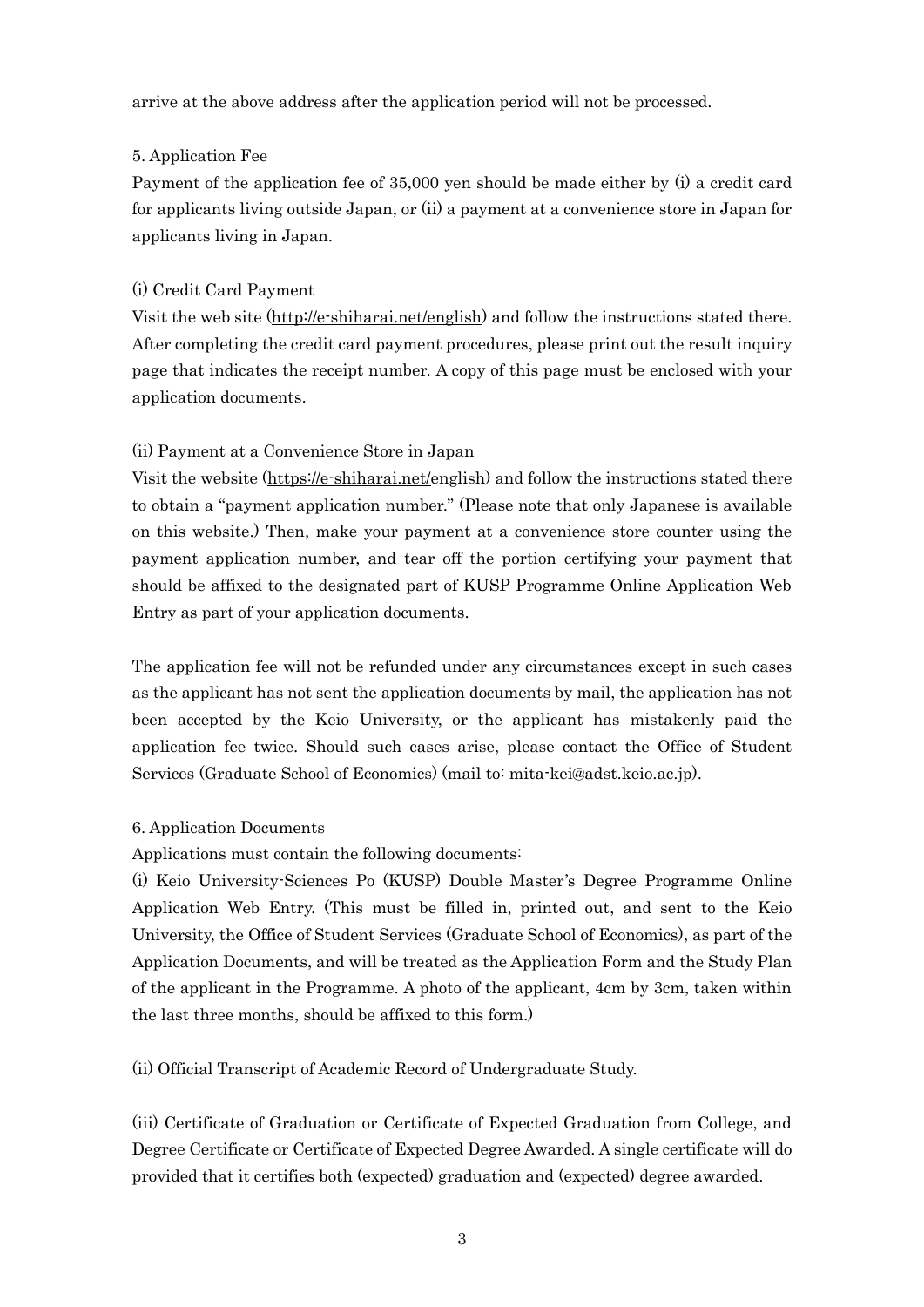(iv) A Confidential Report on the Applicant written by an academic supervisor [hereafter the Referee] who is in a position to judge the applicant's past work and overall potential for doing graduate work. This Report must state the name of applicant, as well as the name, the affiliation, the position, the contact address and the E-mail address of the Referee, and be signed and sealed by the Referee.

The confidential referee's report on the applicant may be sent separately to this address by the person who has written the report.

(v) The IELTS Test Report Form or the TOEFL iBT Examiner's Score Record. Only originals of the results will be accepted. The originals of the IELTS Test Report Form or the TOEFL iBT Examiner's Score Record will be returned to the applicant.

All application documents mentioned above should be written in English and produced within the last three months. Documents written in any other language should be translated into English, and they must be confirmed officially that they are proper translations.

Apart from the originals of the IELTS Test Report Form and the TOEFL iBT Examiner's Score Record, application documents will not be returned.

#### 7. Screening

Screening for admissions will be based first on an examination of the application documents to select applicants who will take a written examination and be interviewed in English. The results of this initial selection will be announced on the web page at 10:00 (Japan time) on 29 July 2016. Prior to this, an e-mail notifying an applicant that his/her Application Documents have been received will be sent to the applicant by Keio University's the Office of Student Services (Graduate School of Economics). On receiving this e-mail, applicants should print out their Exam Ticket in advance by visiting the web page indicated in the e-mail and following the stated instructions. The examinee's number on the Exam Ticket will be used in the announcement of the results of the initial selection. To see the results of the initial selection, you should visit the web page indicated in the e-mail. The Exam Ticket must be carried by the applicant on the days when the written examination and interviews are held. The written examination and interviews will be held on 8 and 9 September 2016, respectively, on the Mita Campus of Keio University.

Keio University will send a "Certificate of Permission to Take Entrance Examination"to overseas applicants who have successfully passed the document screening. Present the certificate as requested in such cases that you apply for a visa to take the examinations. If you need this certificate, please request us by email.

#### 8. Schedule of Written Examination and Interviews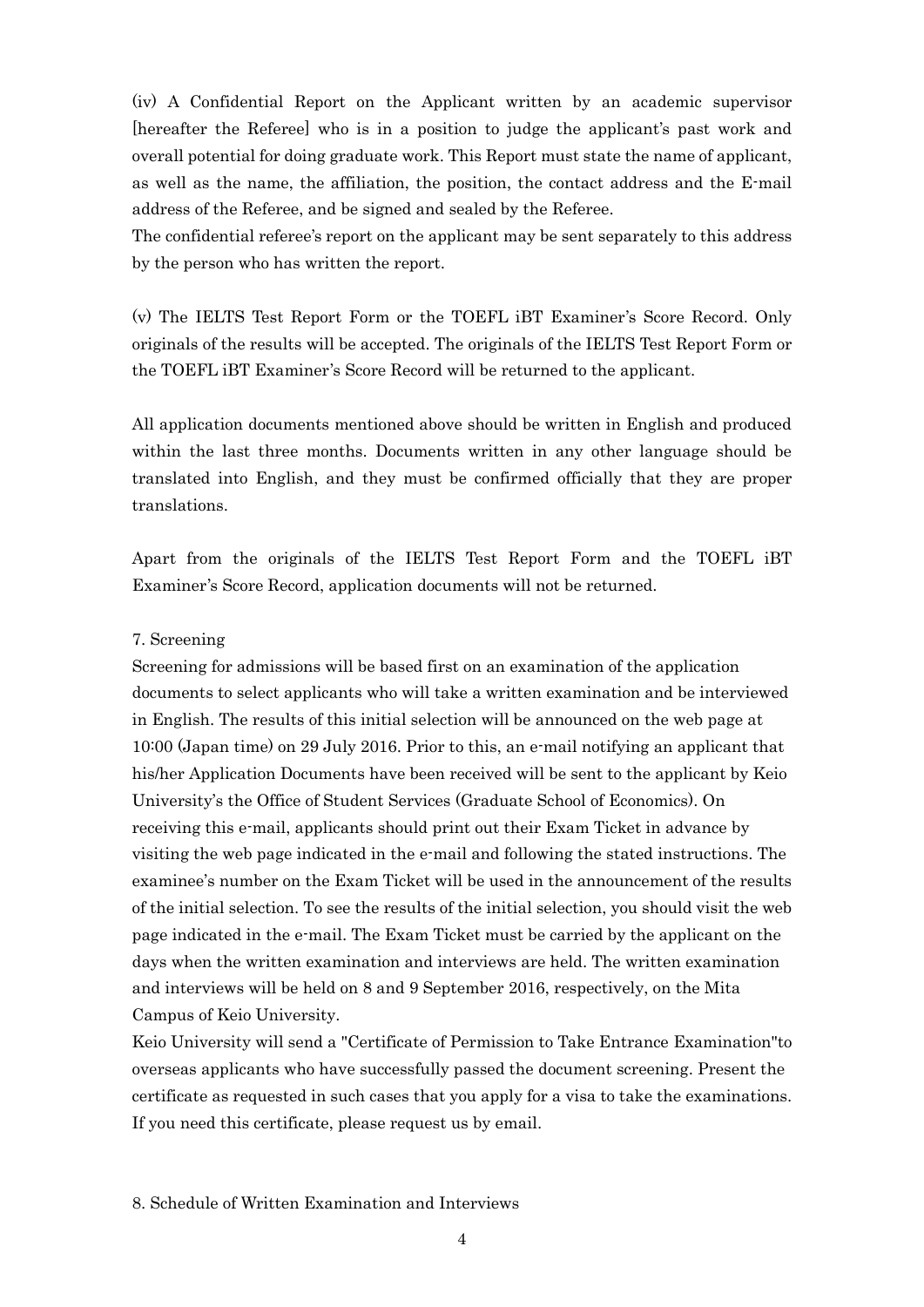Written Examination (in English)

8 September 2016, at the Mita Campus.

Economics: 10:00-11:20

Arrival Deadline:9:45

Venue will be announced on the notice board.

Use of a language dictionary is allowed, but neither electronic dictionaries nor dictionaries on economics, finance, etc., are permitted.

Use a pencil, a mechanical pencil (Black  $\overline{H}$ HB $\overline{H}$ ) or a black ballpoint pen for answering questions.

Applicants are not allowed to bring watches with any functions other than the normal time display function, such as a translation function or calculation function. Applicants must not use a watch's alarm function.

Switch off communication devices such as mobile phones and PHS, and put them in a bag during the examination.

Follow the instructions given by proctors at the examination venues.

Applicants are not allowed to leave the venue during the examination. If applicants feel sick or need to go to the restroom, they should raise their hand and follow the proctor's instructions.

Applicants will not be interviewed if they have not taken the written examination.

Interviews (in English)

9 September 2016, at the Mita Campus.

Arrival Deadline: 12:45.

The venue for the interviews will be announced on the notice board of the Graduate School of Economics (Ground Floor, the Graduate School Building) at 12:30.

#### 9. Notification of Final Result, etc., and Admission Procedures

A list of applicants who will be permitted to proceed to the final selection to be made jointly by the staff of Sciences Po and Keio will be uploaded onto the website. The results are scheduled to be released at 19:00 (Japan time) on 9 September 2016. (Applicants appearing on this list should be regarded as having already been awarded a place in the Master's course in the Graduate School of Economics, Keio University.) Following the joint selection of successful applicants for the KUSP Double Master's Degree Programme by the staff of Sciences Po and Keio, the results of this selection will be posted to applicants by mail, and released on the website, in the middle of November 2016. Documents regarding admission procedures will be also posted to successful applicants for the KUSP Double Master's Degree Programme in the middle of November 2016. Successful applicants wishing to be enrolled in the Programme must pay all relevant fees (Admission Fee, Tuition Fee, Equipment Fee, etc.), and submit documents for their admission procedures between 2 March 2017 and 7 March 2017.